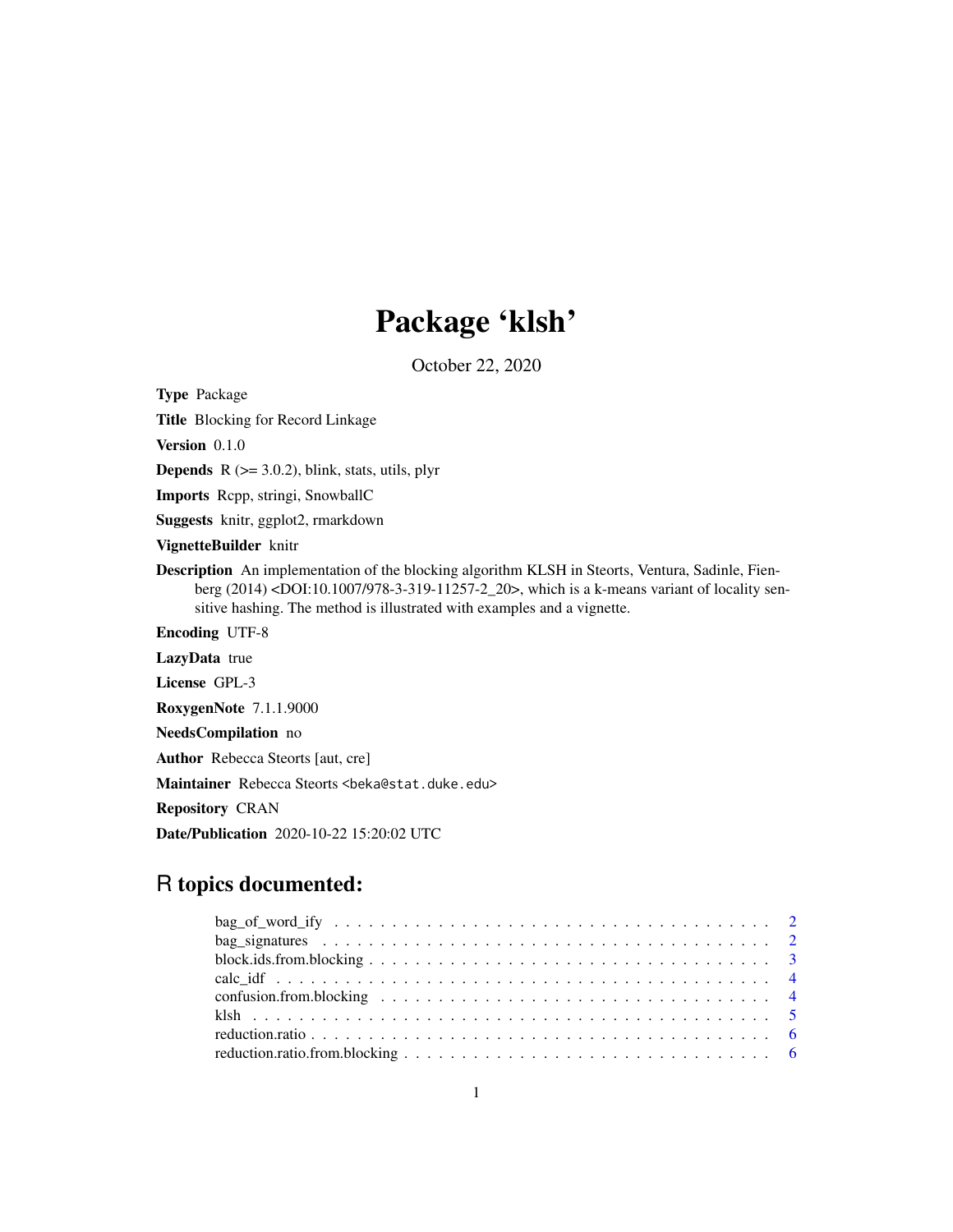## <span id="page-1-0"></span>2 bag\_signatures

| Index |  |  |  |  |  |  |  |  |  |  |  |  |  |  |  |  |  |  |
|-------|--|--|--|--|--|--|--|--|--|--|--|--|--|--|--|--|--|--|
|       |  |  |  |  |  |  |  |  |  |  |  |  |  |  |  |  |  |  |

#### bag\_of\_word\_ify *Function to convert a record into a bag of tokens with a fieldwise flag*

#### Description

Function to convert a record into a bag of tokens with a fieldwise flag

#### Usage

```
bag_of_word_ify(record, k, fieldwise = FALSE)
```
### Arguments

| record    | String or record                                                                          |
|-----------|-------------------------------------------------------------------------------------------|
| k         | Parameter k, which is the number of shingle, tokens, or grams to break the string<br>into |
| fieldwise | Flag where the defalt setting to include the record as the entire string                  |

## Value

Computes the bag of tokens for a string

## Examples

```
data(RLdata500)
data.500 <- RLdata500[-c(2,4)]
bag_of_word_ify(data.500[1,c(-2)],k=2)
bag_of_word_ify(data.500[300,c(-2)],k=2)
names(bag_of_word_ify(data.500[300,c(-2)],k=2))
```

| bag_signatures | Function that reduces a bag of words into a signature matrix using |
|----------------|--------------------------------------------------------------------|
|                | multiple random projections                                        |

## Description

Function that reduces a bag of words into a signature matrix using multiple random projections

#### Usage

```
bag_signatures(sack_of_bags, p, weighting_table)
```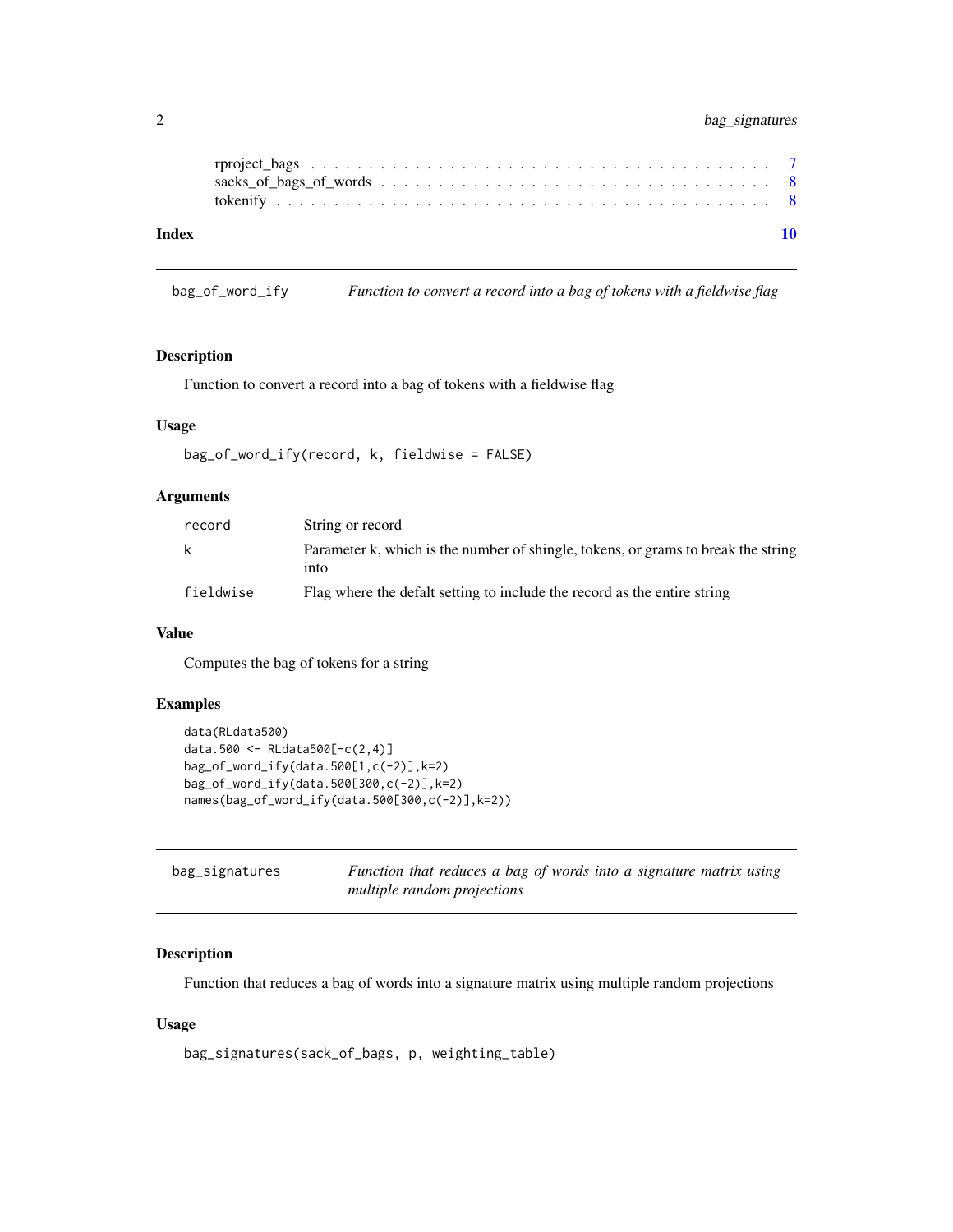#### <span id="page-2-0"></span>**Arguments**

sack\_of\_bags Sack of bag of words p Number of random projections p weighting\_table Weighting table (inverse document frequency)

#### Value

Computes a signature matrix using multiple random projections and the inverse document frequency weights

#### Examples

```
data(RLdata500)
data.500 <- RLdata500[-c(2,4)]
sack <- sacks_of_bags_of_words(data.500[1:3,c(-2)],k=2)
idf <- calc_idf(sack)
bag_signatures(sack, p=5, idf)
```
block.ids.from.blocking

*Returns the block ids associated with a blocking method.*

#### Description

Returns the block ids associated with a blocking method.

#### Usage

block.ids.from.blocking(blocking)

#### Arguments

blocking A list of the blocks.

#### Value

A list of the blocks ids that corresponds to each block

## Examples

```
data("RLdata500")
klsh.blocks <- klsh(RLdata500, p=20, num.blocks=5, k=2)
block.ids.from.blocking(klsh.blocks)
```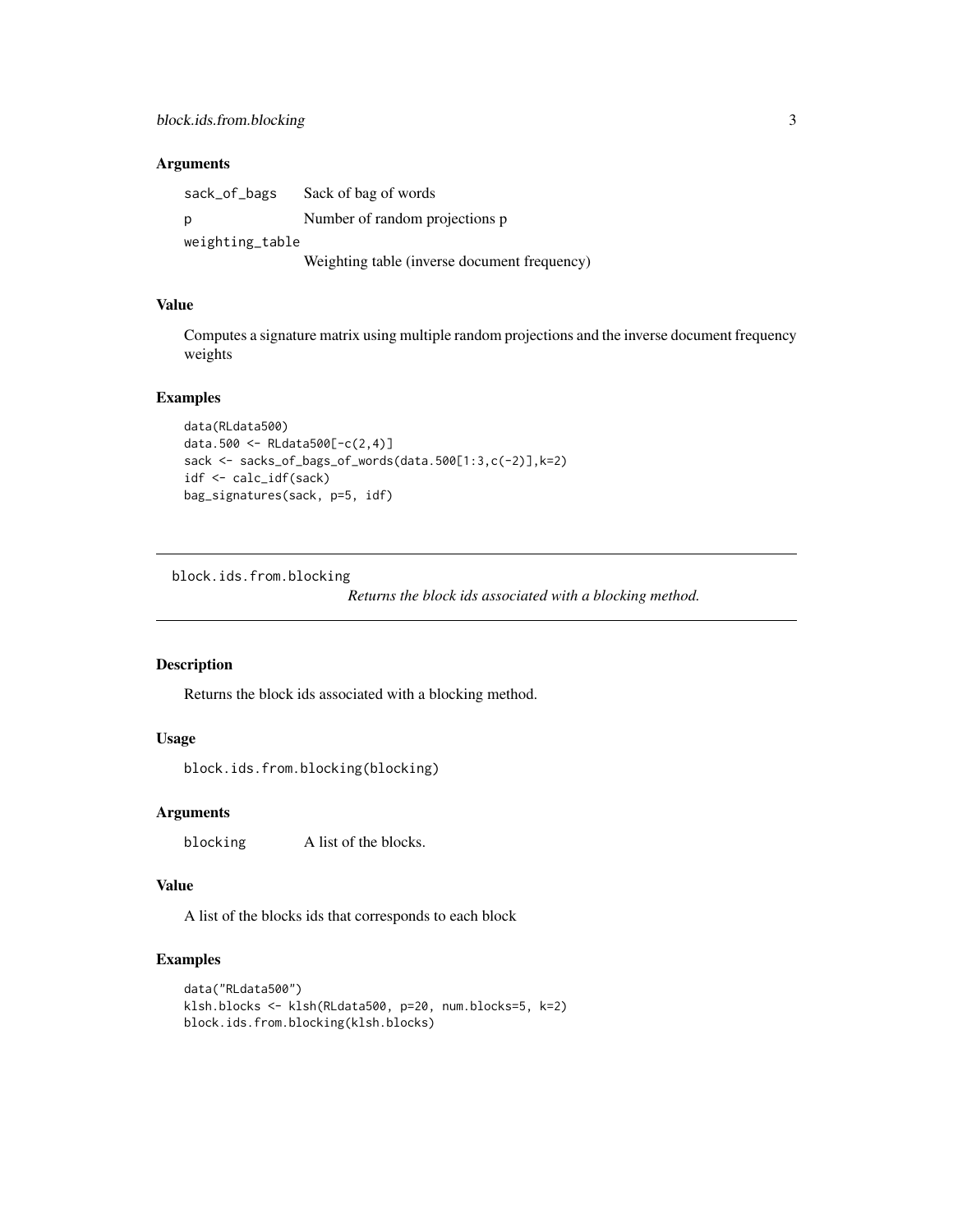<span id="page-3-0"></span>

## Description

Function to calculate the inverse document frequency given a shingled bag of words

#### Usage

```
calc_idf(sack_of_bags)
```
#### Arguments

sack\_of\_bags Sack of bag of words

## Value

Computes the inverse document frequency for a bag of words

## Examples

```
data(RLdata500)
data.500 <- RLdata500[-c(2,4)]
sack <- sacks_of_bags_of_words(data.500[1:3,c(-2)],k=2)
(idf <- calc_idf(sack))
match(names(sack[[1]]), names(idf))
```
confusion.from.blocking

*Perform evaluations (recall) for blocking.*

#### Description

Perform evaluations (recall) for blocking.

#### Usage

```
confusion.from.blocking(blocking, true_ids, recall.only = FALSE)
```
#### Arguments

| blocking    | A list of the blocks                                                                                |
|-------------|-----------------------------------------------------------------------------------------------------|
| true_ids    | The true identifiers for comparisons                                                                |
| recall.only | Flag that when true only prints the recall, otherwise prints many evaluation met-<br>rics in a list |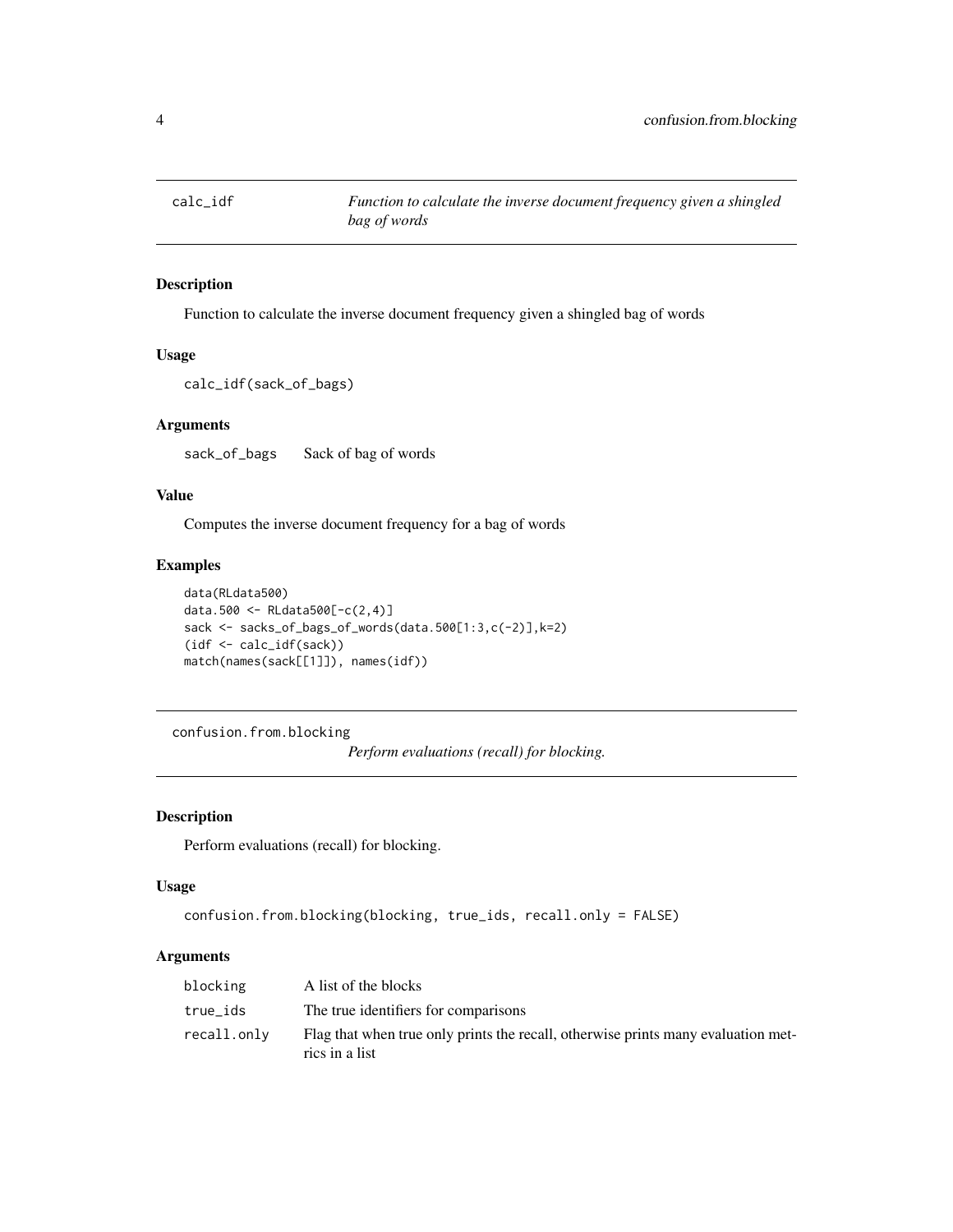#### <span id="page-4-0"></span>klsh 5

## Value

A vector of that returns the recall and the precision

## Examples

```
data("RLdata500")
klsh.blocks <- klsh(RLdata500, p=20, num.blocks=5, k=2)
confusion.from.blocking(klsh.blocks, identity.RLdata500)
confusion.from.blocking(klsh.blocks, identity.RLdata500, recall.only=TRUE)
```
klsh *Function that reduces a bag of words into a signature matrix using multiple random projections*

## Description

Function that reduces a bag of words into a signature matrix using multiple random projections

#### Usage

```
klsh(r.set, p, num.blocks, k, fieldwise = FALSE, quiet = TRUE)
```
#### Arguments

| r.set      | Set of records                                    |
|------------|---------------------------------------------------|
| р          | Number of random projections p                    |
| num.blocks | The total number of desired blocks                |
| k          | The total number of tokens                        |
| fieldwise  | Flag with default FALSE                           |
| quiet      | Flag to turn on printed progress, default to TRUE |

## Value

The blocks from performing KLSH

## Examples

```
data(RLdata500)
data.500 <- RLdata500[-c(2,4)]
klsh.blocks <- klsh(data.500, p=20, num.blocks=5, k=2)
```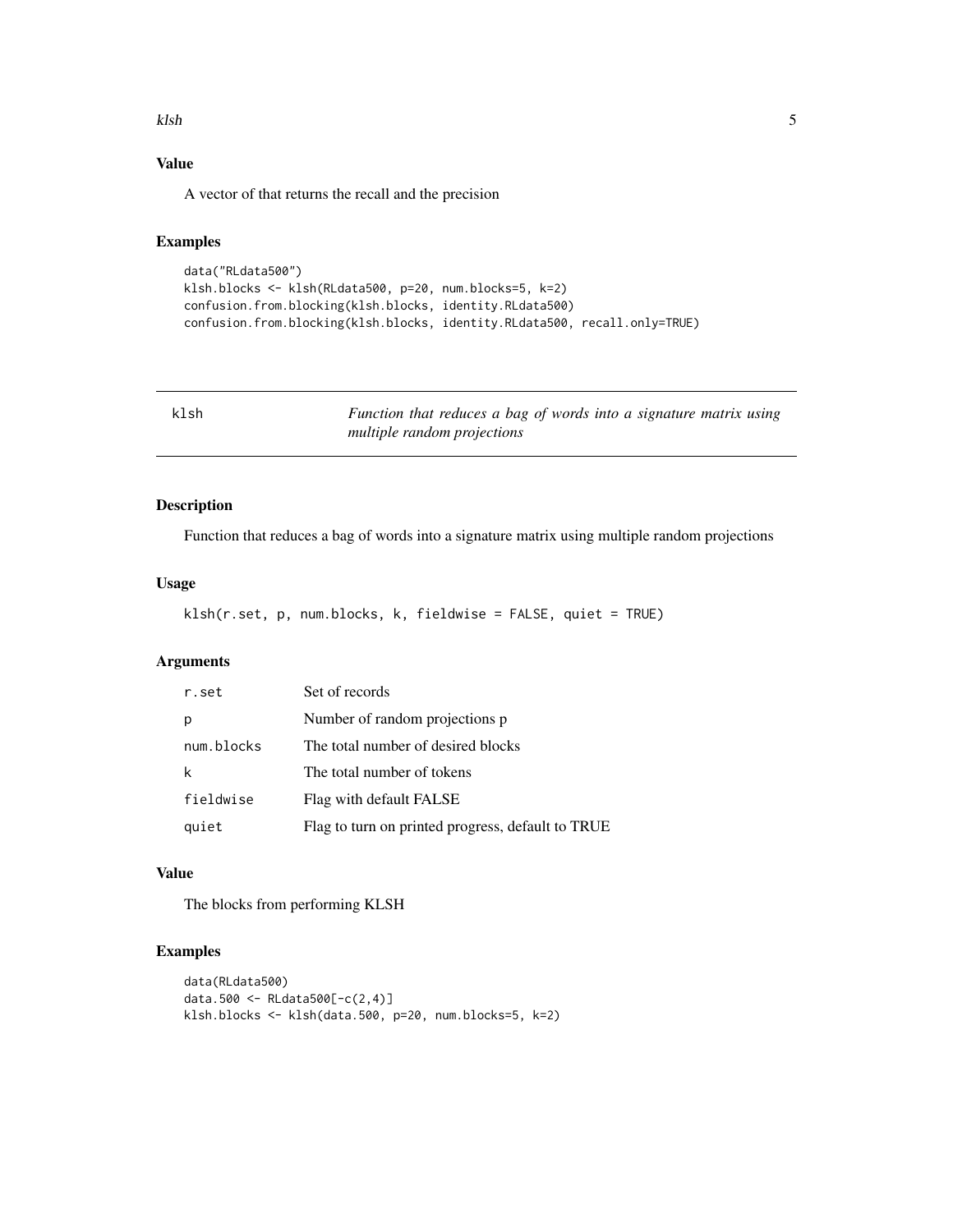<span id="page-5-0"></span>

## Description

Returns the reduction ratio associated with a blocking method

## Usage

```
reduction.ratio(block.labels)
```
## Arguments

block.labels A list of the blocks labels.

## Value

The reduction ratio

## Examples

```
data("RLdata500")
klsh.blocks <- klsh(RLdata500, p=20, num.blocks=5, k=2)
block.ids <- block.ids.from.blocking(klsh.blocks)
reduction.ratio(block.ids)
```
reduction.ratio.from.blocking

*Returns the reduction ratio associated with a blocking method*

## Description

Returns the reduction ratio associated with a blocking method

## Usage

```
reduction.ratio.from.blocking(blocking)
```
## Arguments

blocking The actual blocks

## Value

The reduction ratio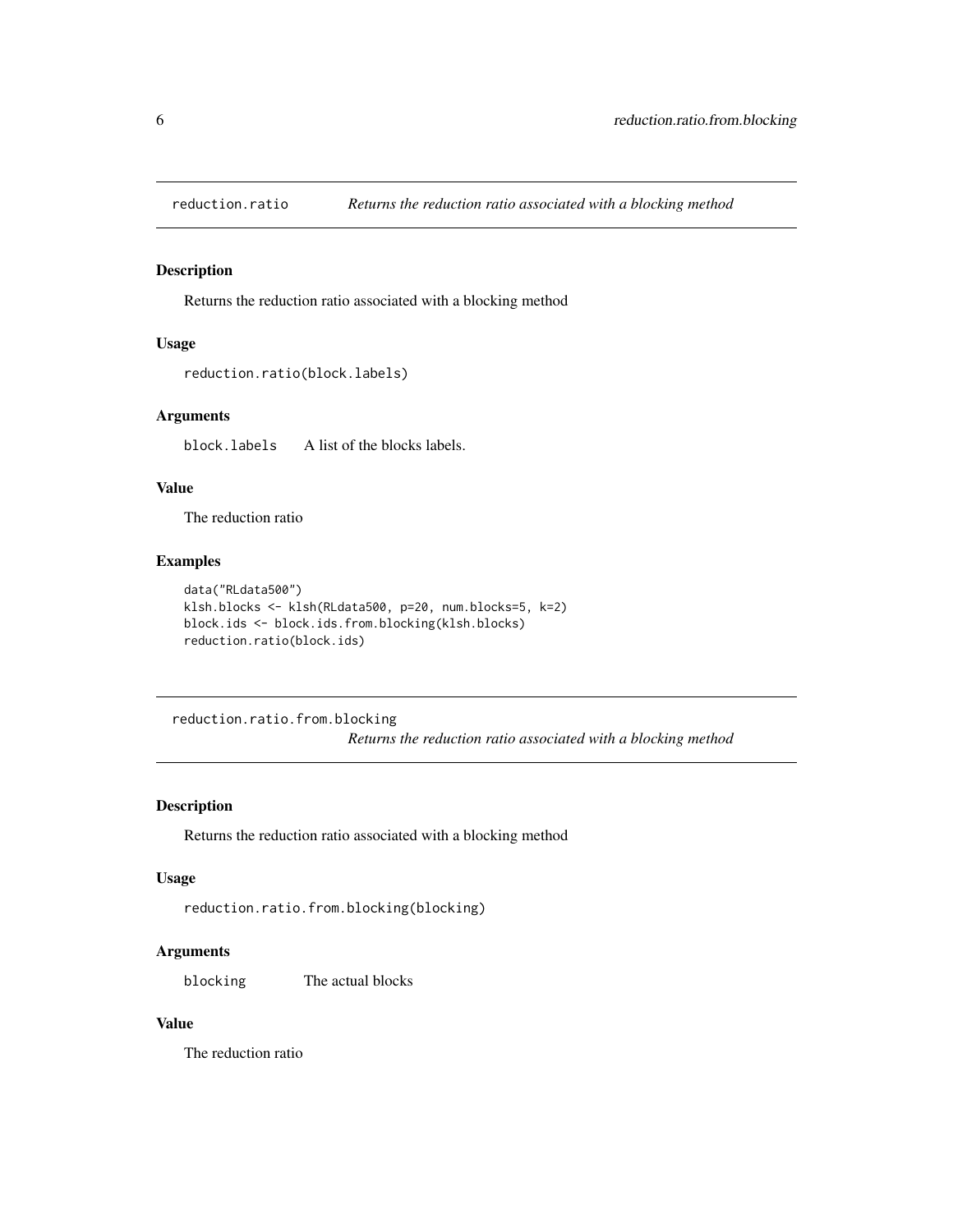## <span id="page-6-0"></span>rproject\_bags 7

#### Examples

```
data("RLdata500")
klsh.blocks <- klsh(RLdata500, p=20, num.blocks=5, k=2)
reduction.ratio.from.blocking(klsh.blocks)
```
rproject\_bags *Function that generates unit random vectors and takes (weighted) projections onto the random unit vectors given a bag of words*

## Description

Function that generates unit random vectors and takes (weighted) projections onto the random unit vectors given a bag of words

#### Usage

rproject\_bags(sack\_of\_bags, weighting\_table)

## Arguments

sack\_of\_bags Sack of bag of words weighting\_table Weighting table (inverse document frequency)

#### Value

Computes the inverse document frequency for a bag of words

#### Examples

```
data(RLdata500)
data.500 <- RLdata500[-c(2,4)]
sack <- sacks_of_bags_of_words(data.500[1:3,c(-2)],k=2)
idf <- calc_idf(sack)
match(names(sack[[1]]), names(idf))
rproject_bags(sack, idf)
```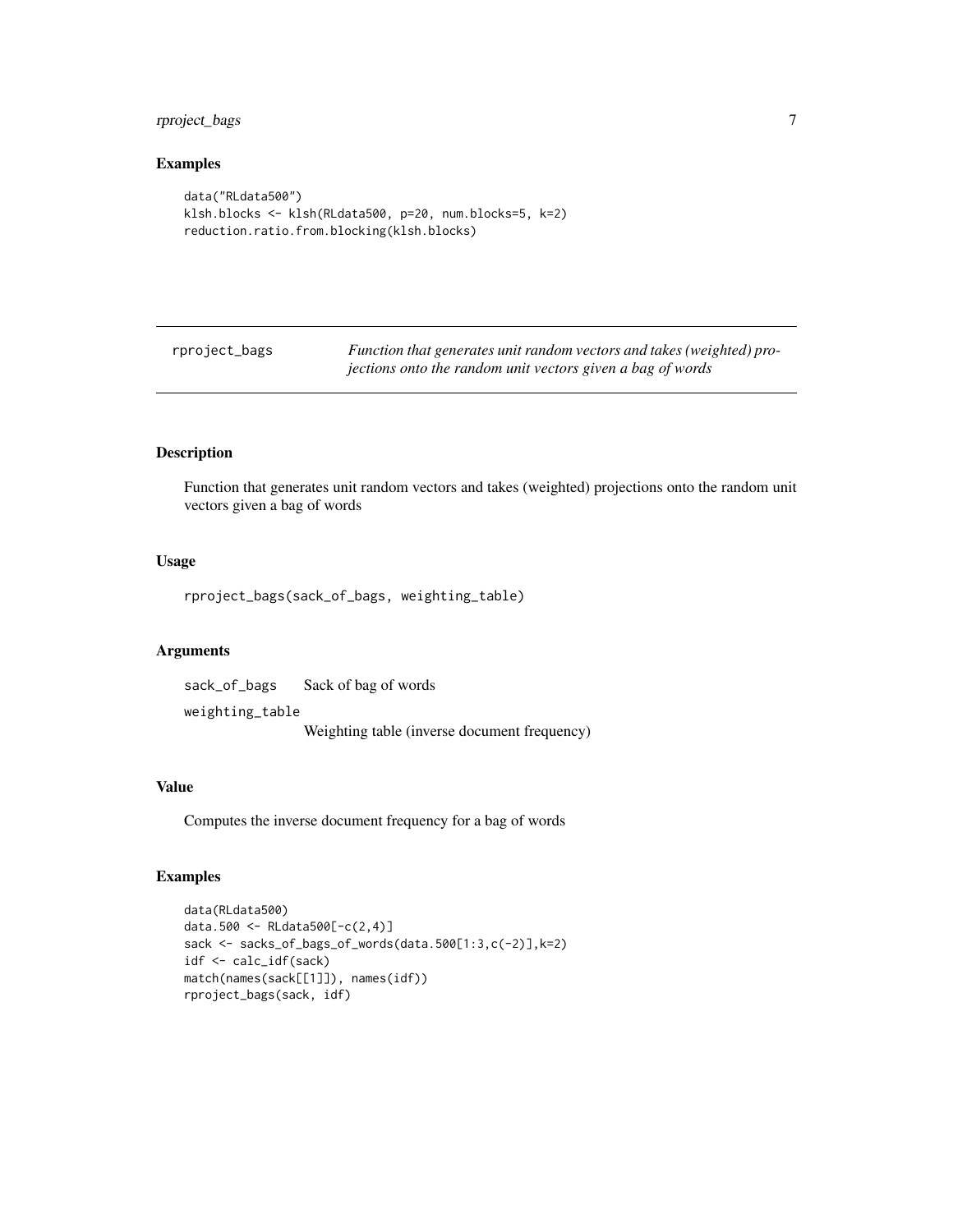```
sacks_of_bags_of_words
```
*Function to convert all records into a bag of tokens*

## Description

Function to convert all records into a bag of tokens

## Usage

sacks\_of\_bags\_of\_words(r.set, k, fieldwise = FALSE)

#### Arguments

| r.set     | Record set                                                                                |
|-----------|-------------------------------------------------------------------------------------------|
| k         | Parameter k, which is the number of shingle, tokens, or grams to break the string<br>into |
| fieldwise | Flag where the defalt setting to include the record as the entire string                  |

## Value

Computes the bag of tokens for a record set

#### Examples

data(RLdata500) data.500 <- RLdata500[-c(2,4)] sacks\_of\_bags\_of\_words(data.500[1:3,c(-2)],k=2)

tokenify *Function to token a string into its k components*

## Description

Function to token a string into its k components

#### Usage

tokenify(string, k)

#### Arguments

| string | A string or record                                                                          |
|--------|---------------------------------------------------------------------------------------------|
| k      | A parameter k, which is the number of shingle, tokens, or grams to break the<br>string into |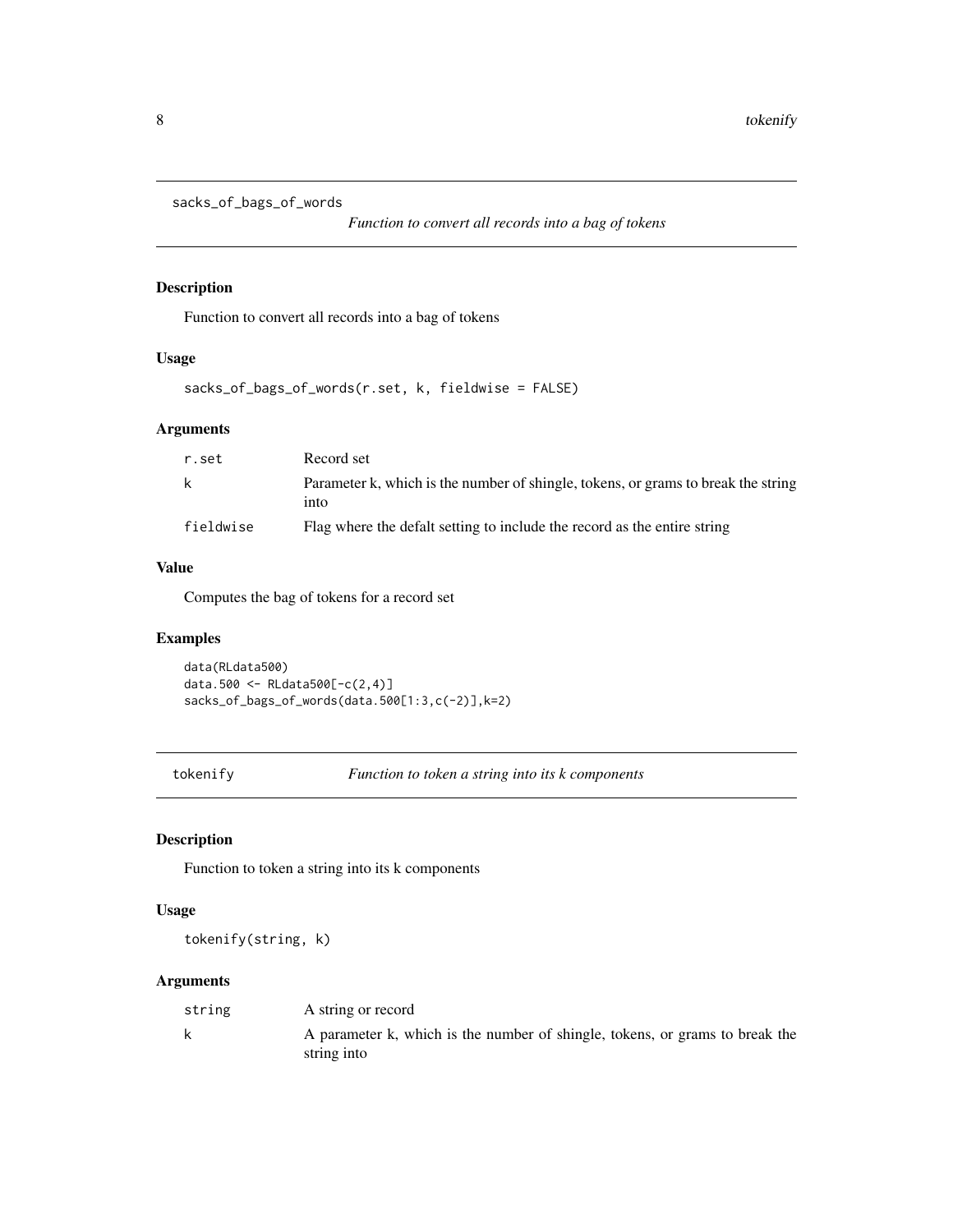#### tokenify the state of the state of the state of the state of the state of the state of the state of the state o

## Value

Computes the tokenized or grammed version of a string

## Examples

tokenify("Alexander",2) tokenify("Alexander Smith", 2)